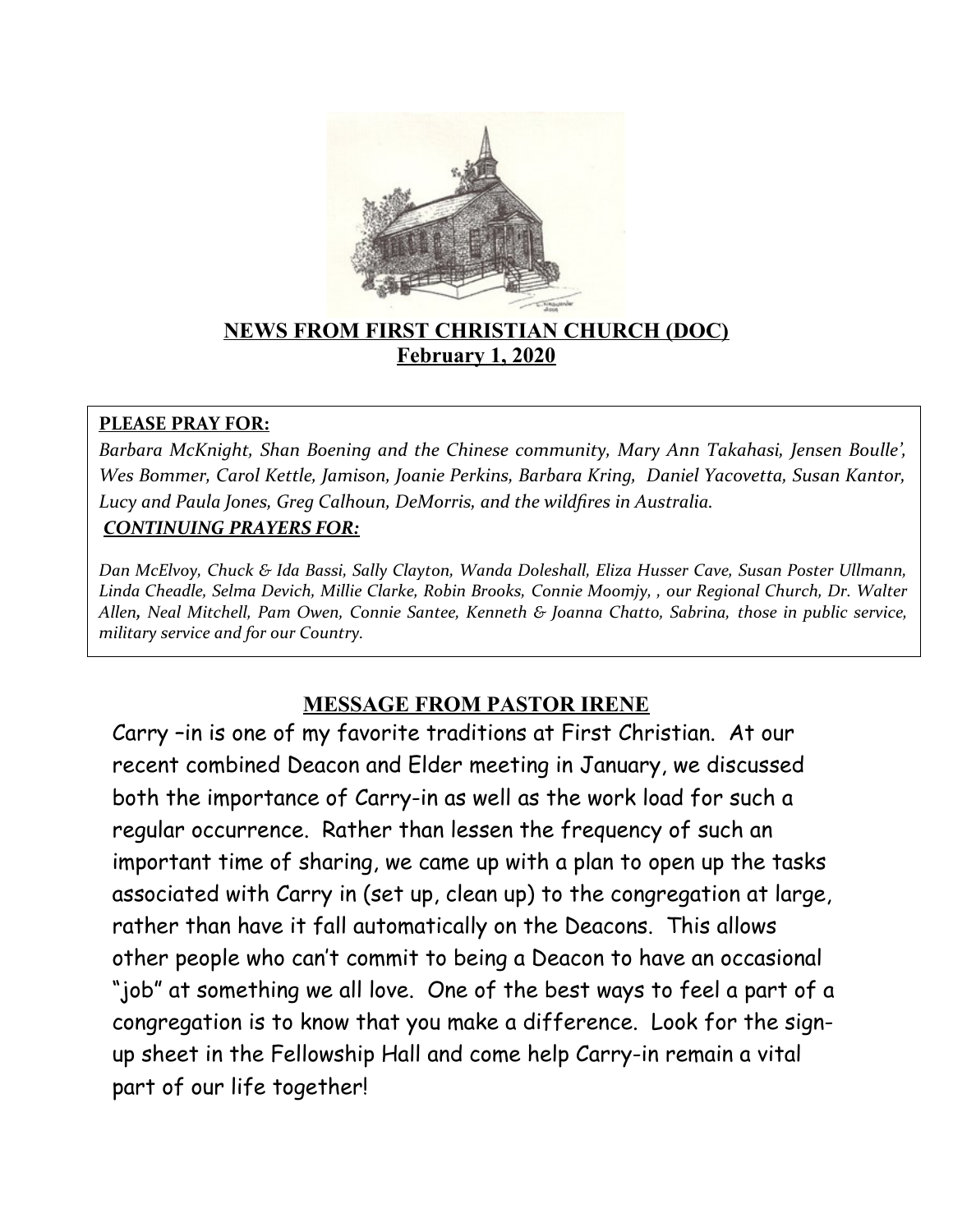## **LENT STUDY SERIES**

During Lent, we follow Christ's steps toward his own death on the cross. Death is not only a fact of life, but also an important part of the life cycle. One way to live life to the fullest is to also have a healthy understanding and preparation for death – our own and the people we love. Pastor Irene will be leading a three session study on our own walk toward death, using Christ's boldness in facing His own death as a guide to looking at ways we can prepare financially, relationally and theologically for death. The sessions will be on alternate Sundays during Lent – March 1, 15, and  $29<sup>th</sup>$  – from  $3:30 - 5:00$  pm in the Fellowship Hall. Come to the study and also invite a friend!

## **2020 WEEK OF COMPASSION**

I Corinthians 3: 8-9 reads as follows: "The one who plants and the one who waters work as a team with the same purpose. … We work together as partners who belong to God. You are God's field, God's building."

With this in mind, you were given Week of Compassion blessing boxes and asked to honor your blessings by contributing to your box. The Christian Church, Disciple of Christ, will be using your donation to help in areas that have suffered with disasters or poverty in our country and around the world. Through the individual churches and your personal donation, we become "co-workers in the kingdom of God."

Please put your name on your blessing box so you will receive credit for your donation. Thank you for doing your part.

## **Family Promise Update**

The January Family Promise of Aiken County meeting was held on Tuesday, January 28<sup>th</sup> at First Christian. A Newcomer's informational meeting was held at 6:30 followed by a Community meeting where updates of current committee work was shared. Both meetings were well attended and the interest continues to grow for making Family Promise a viable ministry for providing transitional housing and support for families with children experiencing temporary homelessness. The next meeting will be March 23 (location in process of being finalized). We currently have four First Christian members involved in the Family Promise meetings – it would be great to have even more!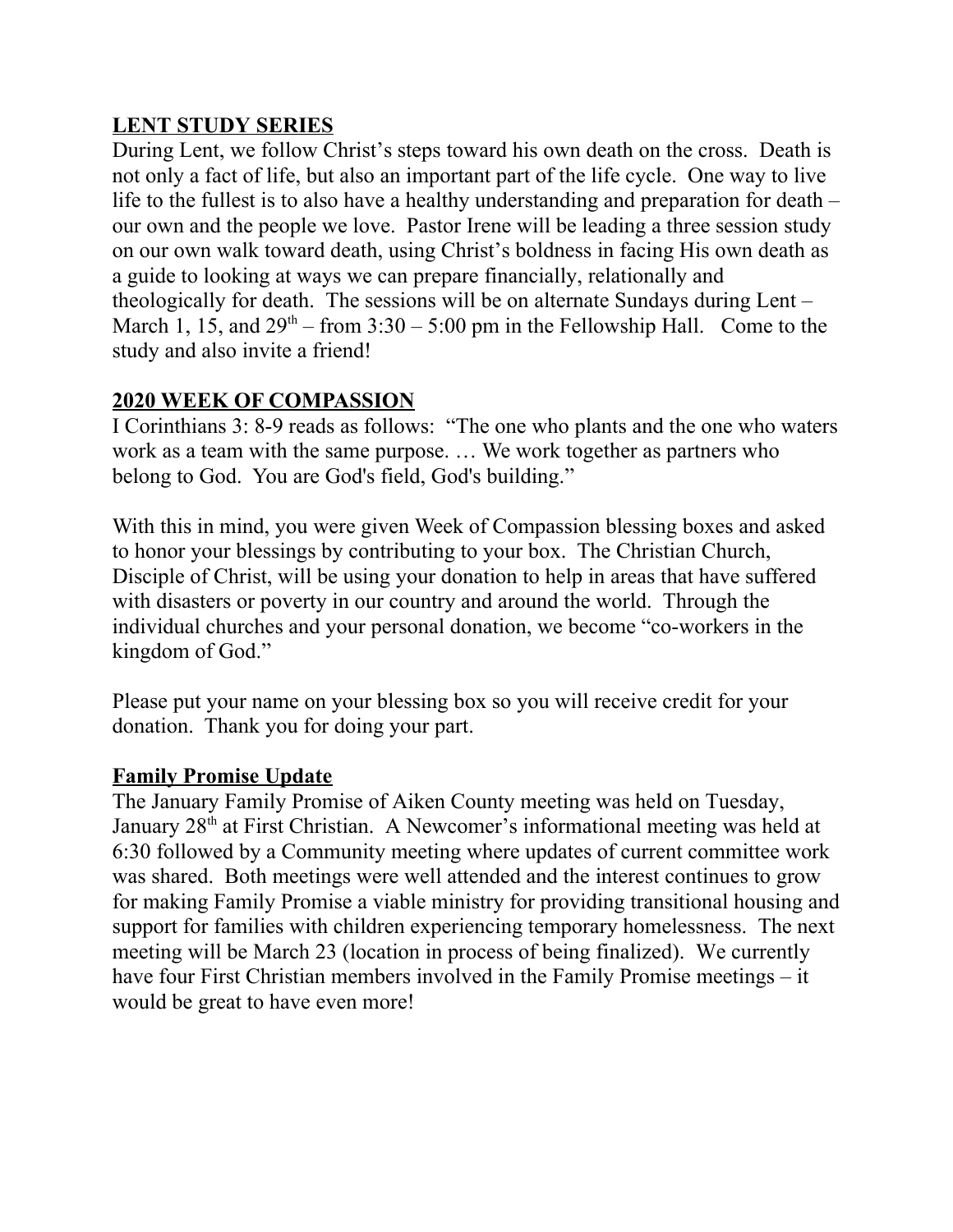# **DEACON AND ELDERS METTING**

The Deacons and Elders had a productive meeting. Our next meeting will be March 15 following the worship service.

We have some new ideas to try out for the next few months. There is a sign up sheet in the Fellowship hall so that everyone can assist with Carry in.

The white board lists Deacons, Elders, Acolytes and any special instructions. It has been moved to the central hallway near the restrooms. The church office will update the board as needed. Please let the church office know if you cannot serve and if you have found a replacement so their name can be listed.



# **DEACON TRAINING**

Caroline explains how to set the Table during our recent Deacon training. The training includes practical instructions as well as the spiritual basis for why we have deacons. The "how to" information is covered as fully as possible in the training guide .We update the guide annually, please let us know if there is anything we missed.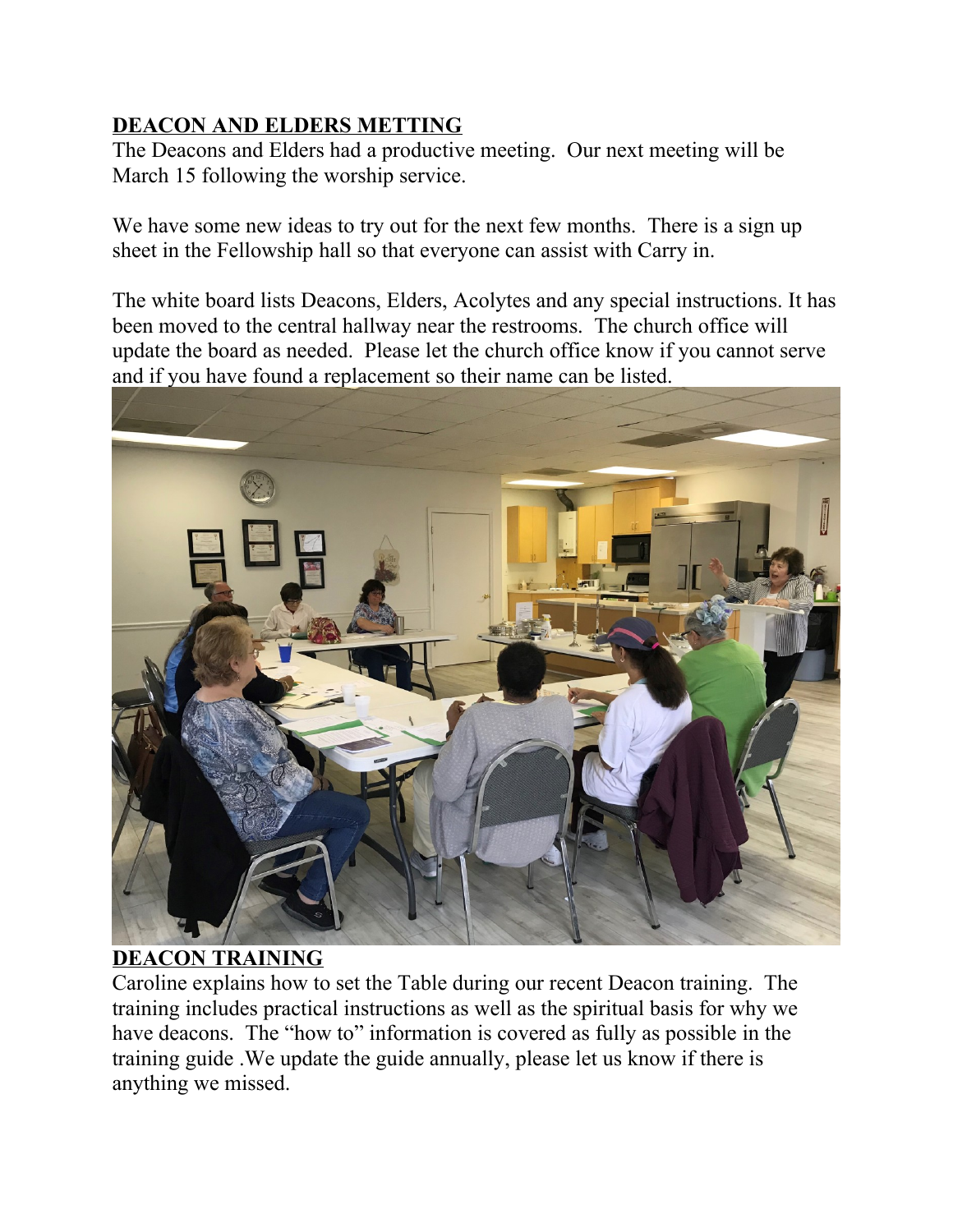

# **EPIPHANY GIFTS**

Pictured here our visiting royalty and all the sweet things for the ACTS food pantry. There are more than sixty jars pictured here so sixty families will have a sweeter day because of us. Not bad for a little church.